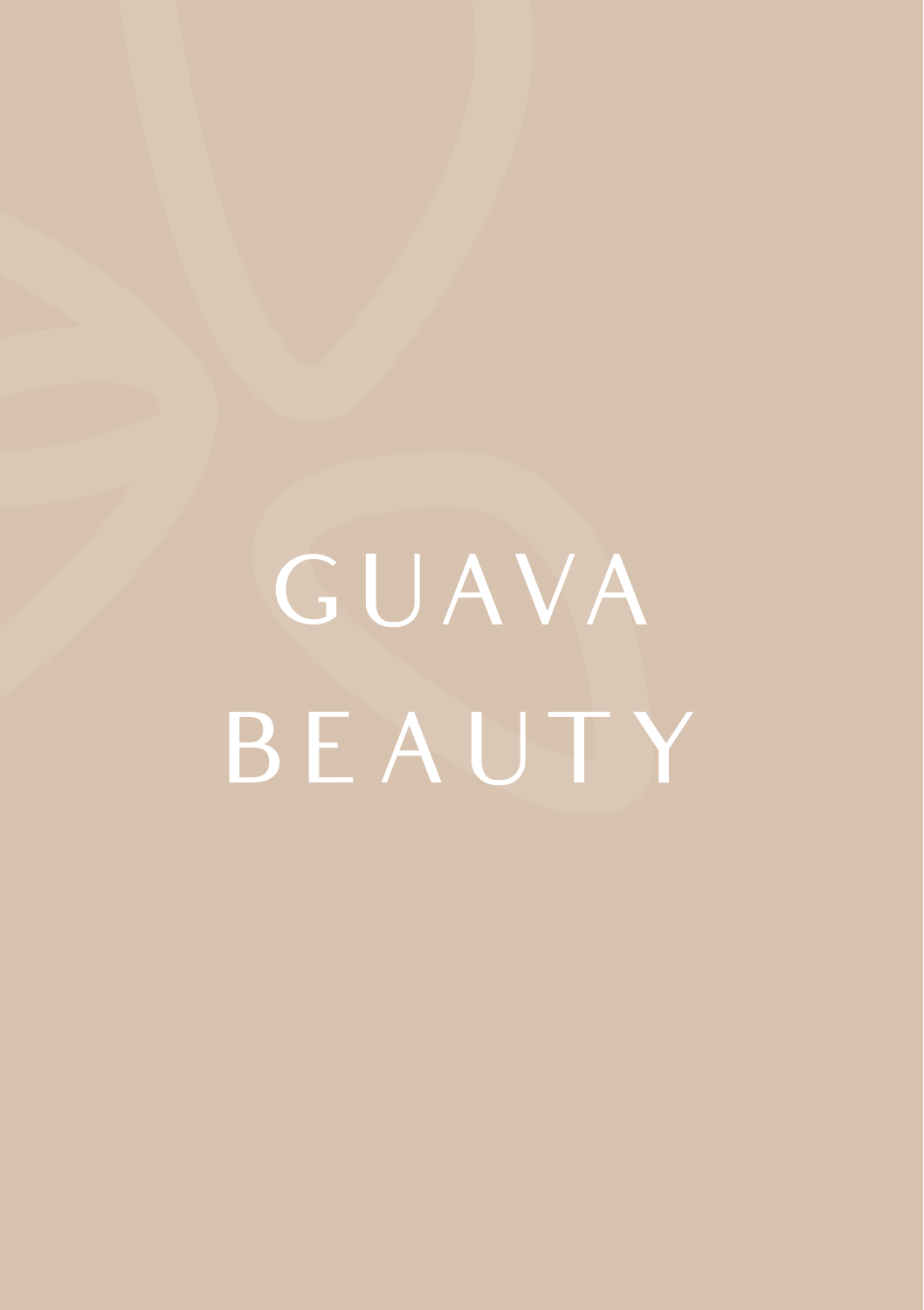| Eyebrow Tint     | 25              |
|------------------|-----------------|
| Eyelash Tint     | 30              |
| Lash & Brow Tint | -50             |
| LVL Lash Lift    | 10 <sub>5</sub> |

| Eyebrow Reshape       | 45 |
|-----------------------|----|
| Eyebrow Tidy          | 25 |
| Eyebrow Tint          | 25 |
| Henna Brows/Wax/Stain | 55 |
| Spot Tidy add on only | 8  |

| Add Gel Polish to your Manicure for \$10 |  |
|------------------------------------------|--|
| Mini Manicure                            |  |

| Add Gel Polish to your Pedicure for \$10 |  |
|------------------------------------------|--|
| Mini Pedicure                            |  |

|  | <b>Three Warriors Half Body</b> |    |
|--|---------------------------------|----|
|  | Three Warriors Full Body        | 40 |

| Cheeks                   | 15  |
|--------------------------|-----|
| Eyebrow Tidy, Lip & Chin | 45  |
| Lip or Chin              | 15  |
| Lip & Chin               | 28  |
| Neck/Nape                | 15  |
| Nose/Ears                | 15  |
| Spot Tidy add on only    | \$8 |
| Brow, Lip & Chin         | 45  |

| Half arms  | 35 |
|------------|----|
| $3/4$ arms | 40 |
| Full arms  | 45 |
| Underarms  | 22 |
| Half legs  | 35 |
| $3/4$ legs | 45 |
| Full leg   | 55 |

| <b>Bikini Line</b>          | 30 |
|-----------------------------|----|
| G String / Extended Bikini  | 40 |
| Brazilian / Strip / All Off | 55 |

| ack Wax |  |  |
|---------|--|--|
|         |  |  |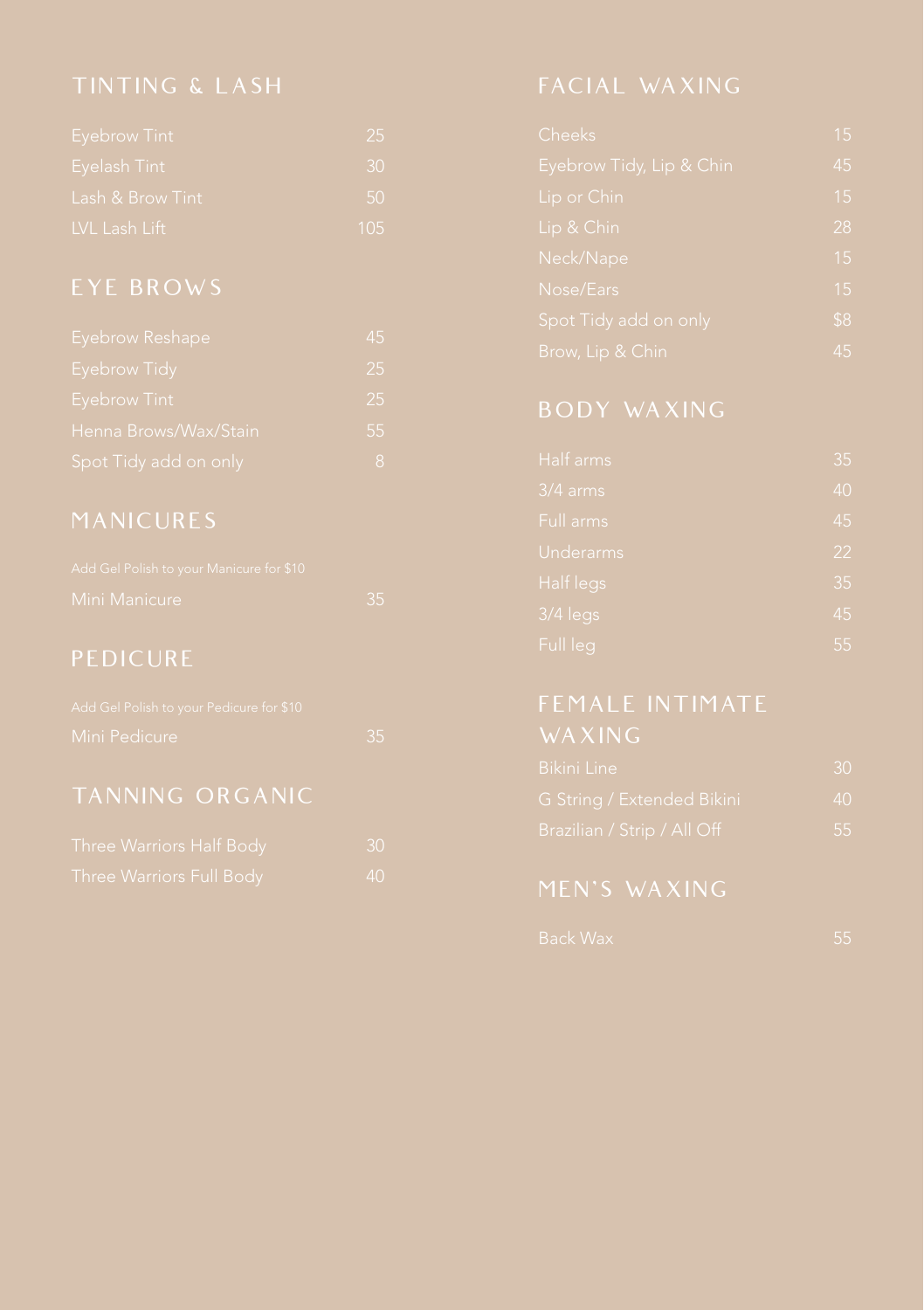GUAVA **SPA**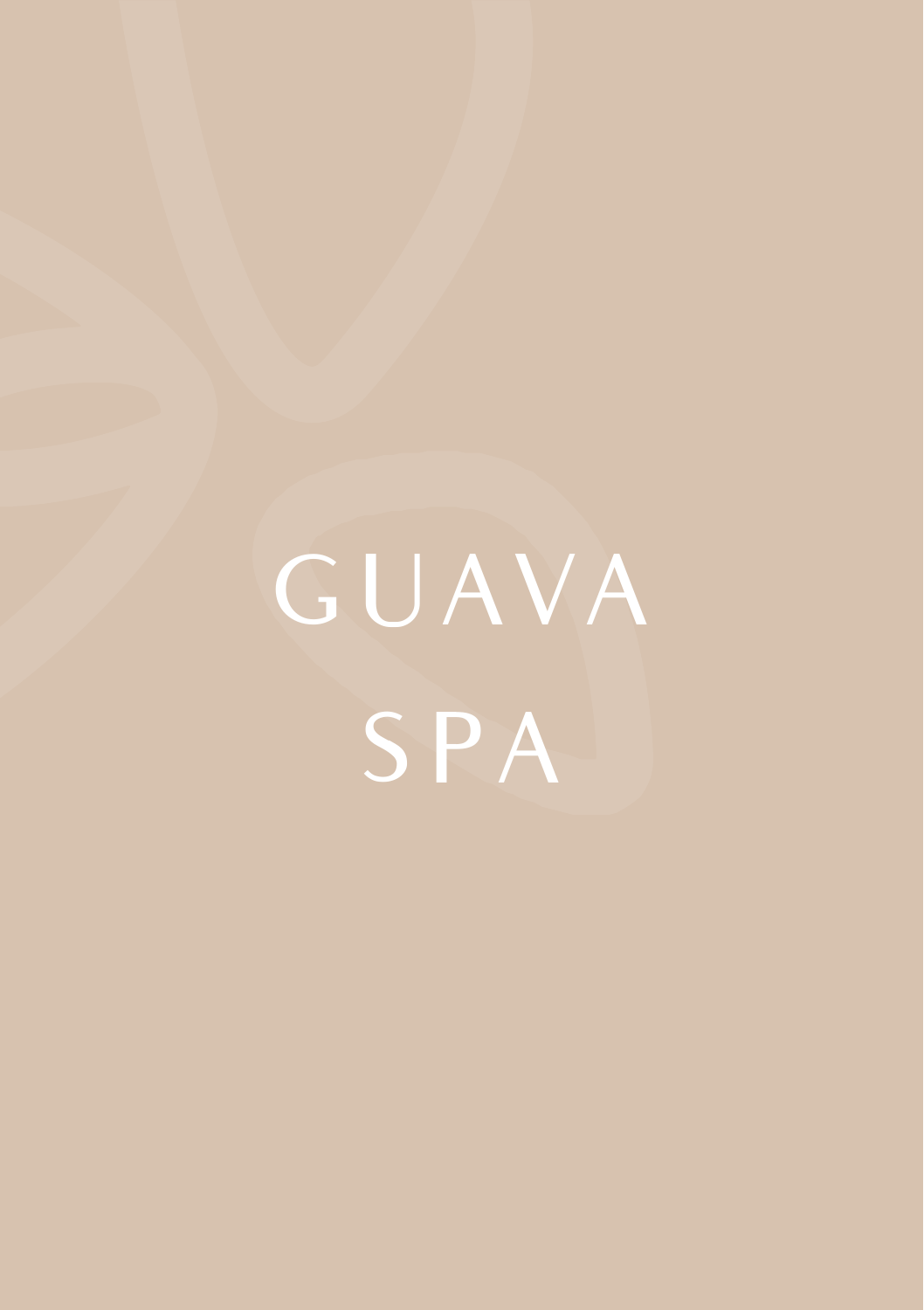| EXPRESS LED (CLEANSE, LED THERAPY) | -80 |
|------------------------------------|-----|
| ADD ON LED TREATMENT - 20 MINS     | 40  |
| COURSE OF 6 EXPRESS LED            | 400 |
| COURSE OF 12 EXPRESS LED           |     |

## MASSAGE

| MINI DEEP TISSUE                  | 80               |
|-----------------------------------|------------------|
| <b>CLASSIC DEEP TISSUE</b>        | 110              |
|                                   |                  |
| <b>MINI RELAXATION MASSAGE</b>    | 70               |
| <b>CLASSIC RELAXATION MASSAGE</b> | 100 <sub>1</sub> |
| <b>DELUXE RELAXATION MASSAGE</b>  | 125              |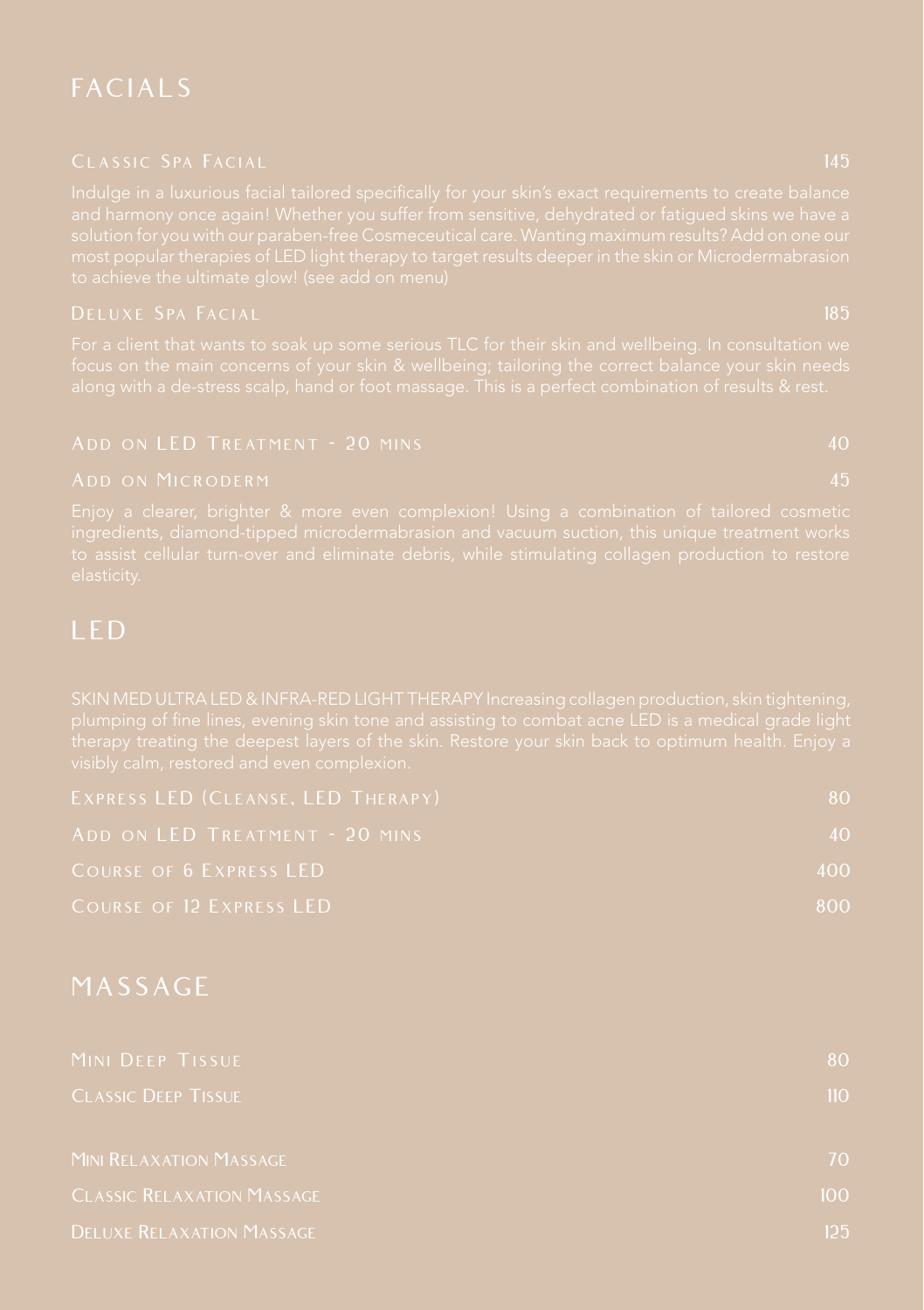# B E A U T Y

| Henna Brows |                     |  |
|-------------|---------------------|--|
|             | Henna Brows and Wax |  |

### LVL COLLAGEN LASH LIFT & TINT

| Eyebrow Reshape | 45 |
|-----------------|----|
| Evebrow Tidy    |    |
| Evebrow Tint    |    |

## DERMAVIDUALS DECO RANGE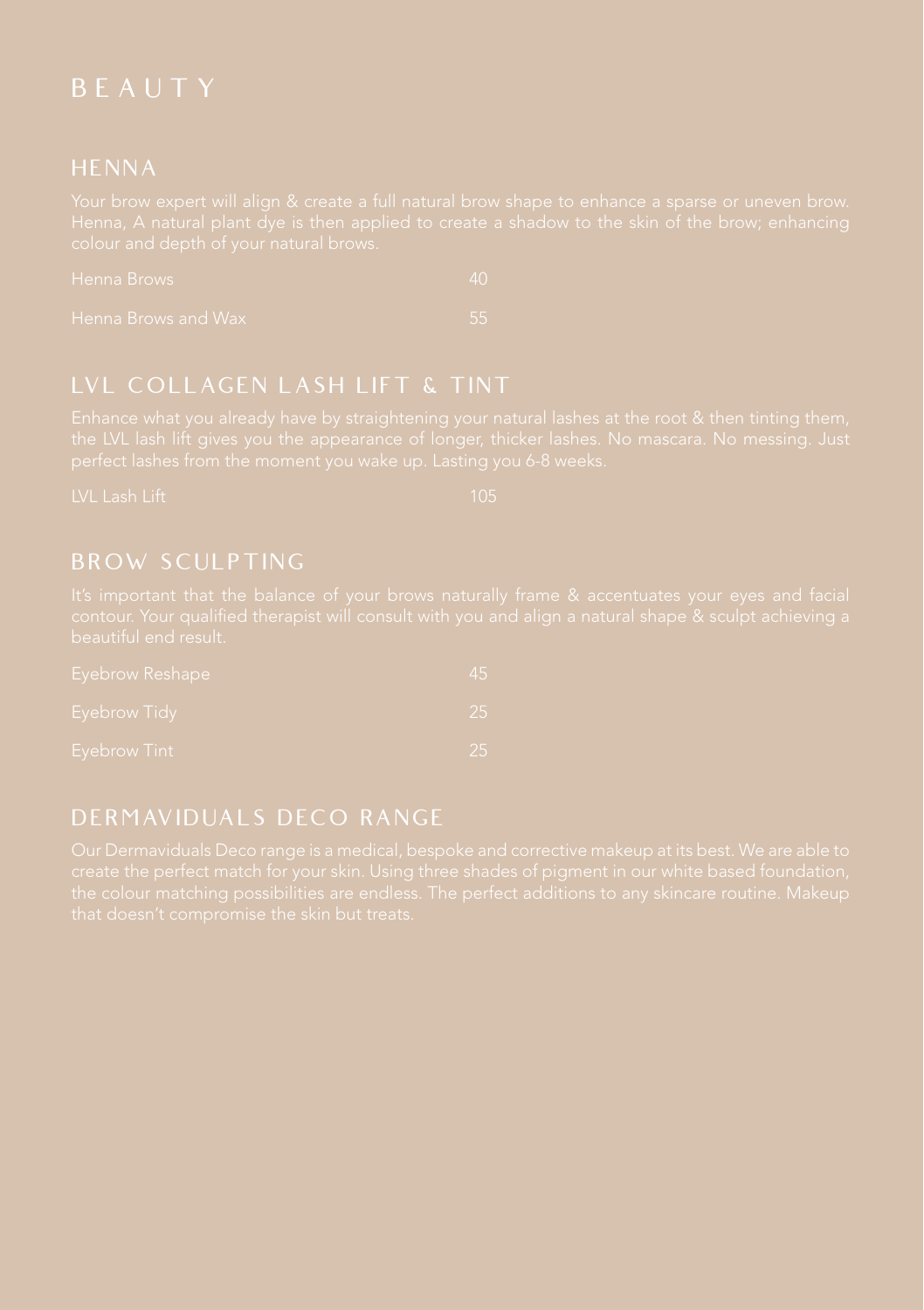# GUAVA BOOKING POLICIES

## DEPOSITS